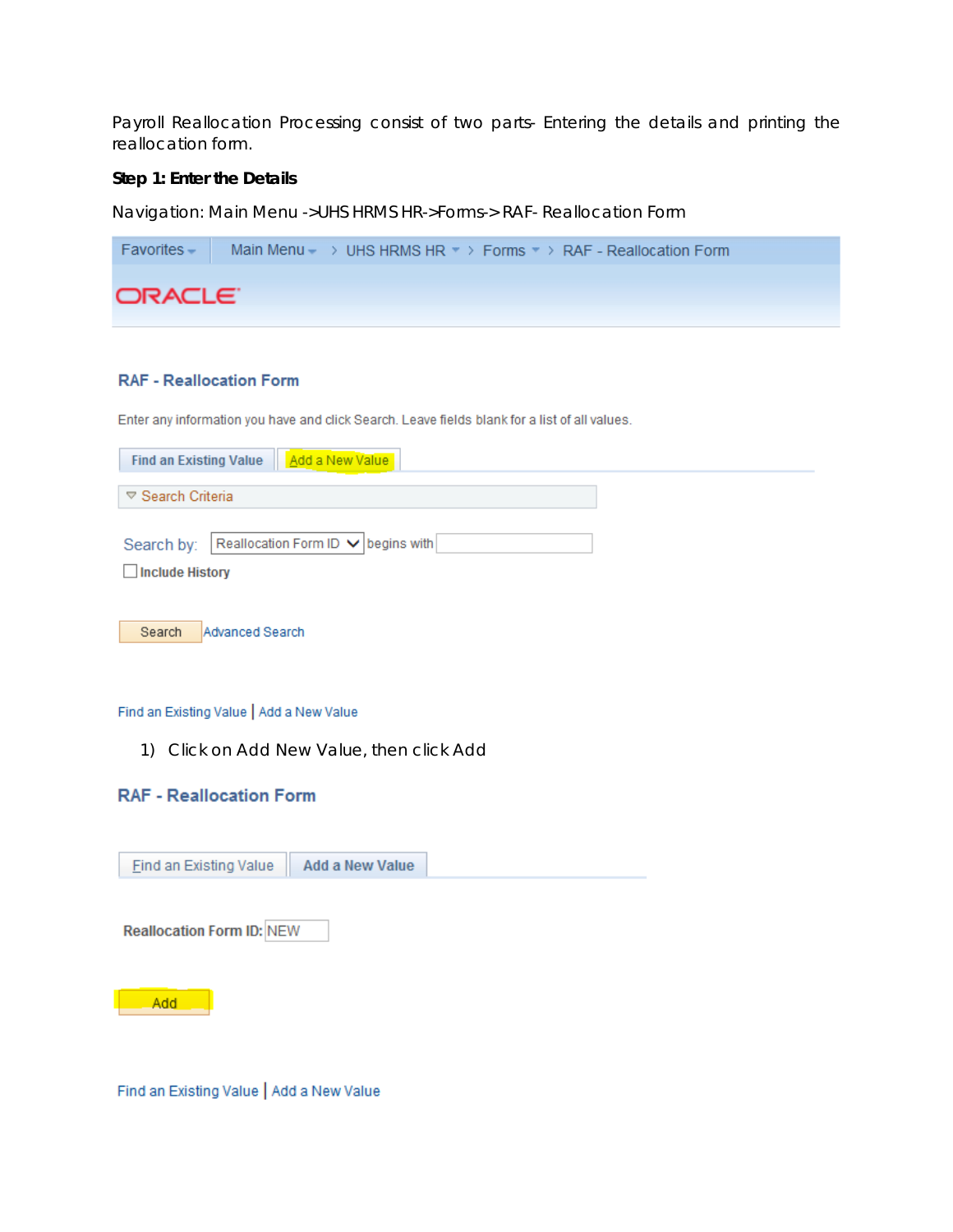2) Enter the paycheck number you want to reallocate, all relevant sections will populate, you have to enter the position number and/or account along with the amount to be debited.

| <b>Reallocation Form</b>            |                                     |                        |                       |                                      |                                                           |                                                          |                              |                                                      |         |  |
|-------------------------------------|-------------------------------------|------------------------|-----------------------|--------------------------------------|-----------------------------------------------------------|----------------------------------------------------------|------------------------------|------------------------------------------------------|---------|--|
| Payroll Reallocation Form           |                                     |                        |                       |                                      |                                                           |                                                          |                              |                                                      |         |  |
| <b>Realloc ID:</b>                  | <b>NEW</b>                          |                        |                       |                                      |                                                           |                                                          |                              |                                                      |         |  |
| <b>Paycheck Number:</b>             |                                     |                        |                       |                                      |                                                           |                                                          |                              |                                                      |         |  |
| Empl ID:                            |                                     |                        | <b>Business Unit:</b> |                                      |                                                           |                                                          |                              |                                                      |         |  |
| Name:                               |                                     |                        | Department:           |                                      |                                                           |                                                          |                              |                                                      |         |  |
| Pay Run ID:                         |                                     |                        | <b>Pay End Date:</b>  |                                      | B <sub>1</sub>                                            |                                                          |                              |                                                      |         |  |
| <b>Dept Contact Emplid:</b>         | 1113074                             | <b>Q</b> Kurian, Deepu |                       |                                      | 713/221-8647                                              |                                                          |                              |                                                      |         |  |
|                                     |                                     |                        |                       |                                      |                                                           |                                                          | Personalize   Find   2   1   | First 1 of 1 Last                                    |         |  |
| <b>DEBIT POSITION</b><br><b>NBR</b> | <b>DEBIT ACCOUNT</b><br><b>CODE</b> | CHECK#                 | <b>SHORT DESCR</b>    | <b>GROSS LABOR</b><br><b>DOLLARS</b> | <b>GROSS LABOR</b><br><b>DOLLARS</b><br><b>REALLOCATE</b> | <b>DIFF AMOUNT</b><br><b>LEFT ON ORIG</b><br><b>ACCT</b> | <b>NBR</b>                   | <b>CREDIT POSITION CREDIT ACCOUNT</b><br><b>CODE</b> |         |  |
| $\overline{\mathbf{Q}}$<br>1        |                                     |                        |                       |                                      |                                                           |                                                          |                              |                                                      | $+$ $-$ |  |
| <b>Justification:</b>               |                                     |                        | <b>TOTALS</b>         |                                      |                                                           |                                                          |                              | Re-Order                                             |         |  |
| Prepared by: Kurian, Deepu          |                                     |                        | Coll BAI              |                                      | 713/221-8647                                              |                                                          | 07/31/2015                   |                                                      |         |  |
| Name                                |                                     |                        | Title                 |                                      | Phone                                                     | Date                                                     |                              |                                                      |         |  |
| Signature 1                         | Q                                   |                        |                       |                                      |                                                           |                                                          |                              |                                                      |         |  |
| Signature 2                         | Q                                   |                        |                       |                                      |                                                           |                                                          |                              |                                                      |         |  |
| Signature 3                         | Q                                   |                        |                       |                                      |                                                           |                                                          |                              |                                                      |         |  |
| Signature 4<br>Emplid               | Q<br>Name                           |                        |                       | Title                                |                                                           | B <sub>1</sub><br>Date                                   |                              |                                                      |         |  |
| $\boxed{=}$ Notify<br><b>国</b> Save |                                     |                        |                       |                                      |                                                           | $E +$ Add                                                | $\sqrt{2}$<br>Update/Display | $\sqrt{2}$<br>Include History                        |         |  |

Please notate a detailed justification for the reallocation and click save. Once you hit save button, the reallocation ID will be created. Note down the Reallocation form ID and we can proceed to Step 2

### **Step 2: Print the reallocation form**

Navigation: Main Menu ->UHS HRMS HR->Forms-> RAF- Reallocation Form Print

- 1) Create a Run Control ID if you are running the report for first time or search for the Run control ID used before
- 2) Enter the Reallocation ID in the RAF Form Print Page, click save and the run the report to generate the form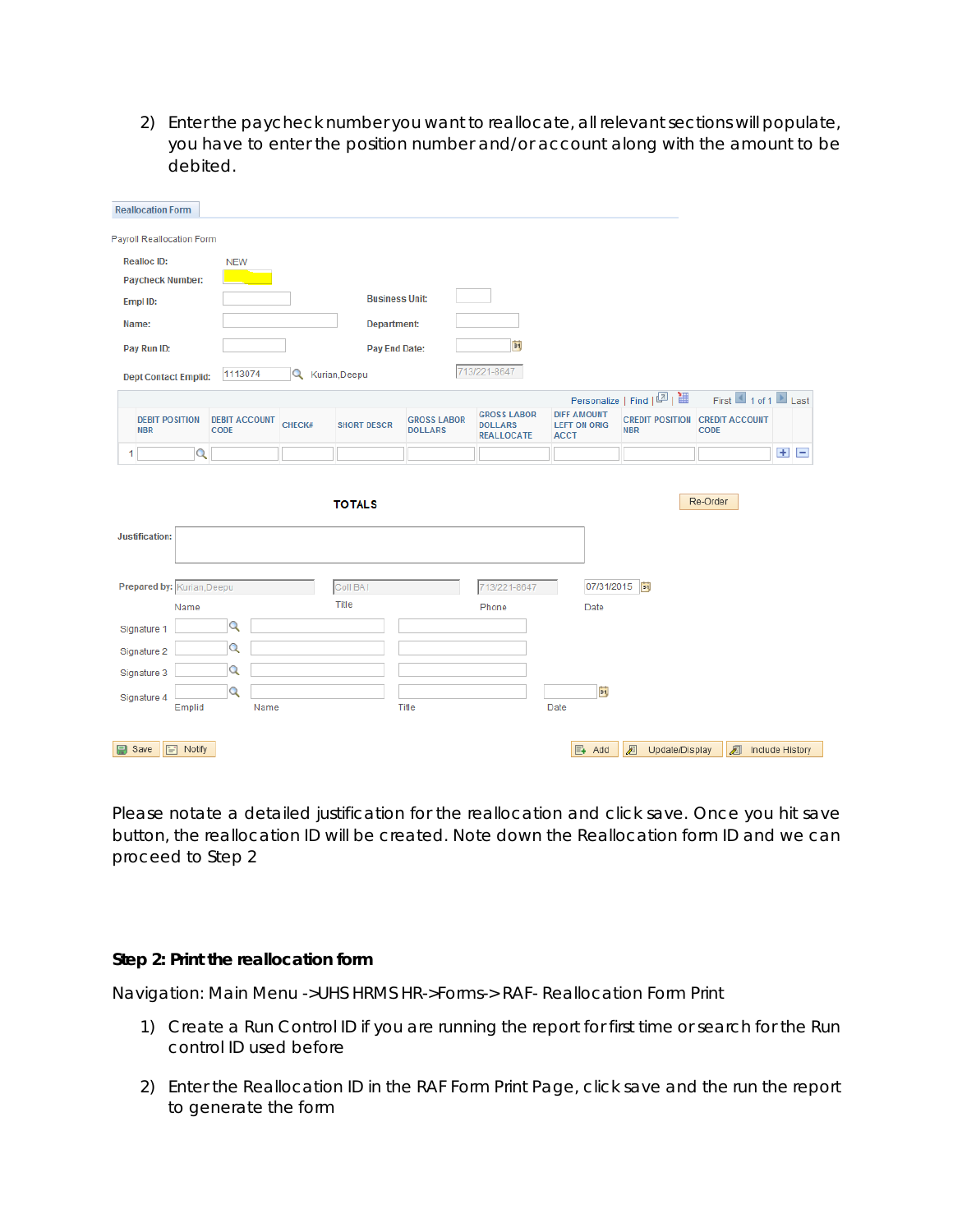| Favorites-                        |                 |                    | Main Menu - > UHS HRMS HR * > Forms * > RAF - Reallocation Form Print |          |       |                     |
|-----------------------------------|-----------------|--------------------|-----------------------------------------------------------------------|----------|-------|---------------------|
| <b>DRACLE</b>                     |                 |                    |                                                                       |          |       |                     |
|                                   |                 |                    |                                                                       |          |       |                     |
| <b>Uhs Rc Pay Prt</b>             |                 |                    |                                                                       |          |       |                     |
| <b>Run Control ID:</b>            | <b>RAFPRINT</b> | Report Manager     | <b>Process Monitor</b>                                                |          |       | Run.                |
|                                   |                 |                    |                                                                       |          |       |                     |
|                                   |                 |                    |                                                                       |          |       |                     |
| <b>Reallocation Form ID:</b>      | Q               |                    |                                                                       |          |       |                     |
|                                   |                 |                    |                                                                       |          |       |                     |
|                                   |                 |                    |                                                                       |          |       |                     |
|                                   |                 |                    |                                                                       |          |       |                     |
|                                   |                 |                    |                                                                       |          |       |                     |
|                                   |                 |                    |                                                                       |          |       |                     |
|                                   |                 |                    |                                                                       |          |       |                     |
| Return to Search<br><b>B</b> Save |                 | + Previous in List | $+ \equiv$<br>Next in List                                            | E Notify | 图 Add | 屋<br>Update/Display |

Click Report Manager or Process Monitor to access the form (PDF file). A sample payroll reallocation form looks as follows